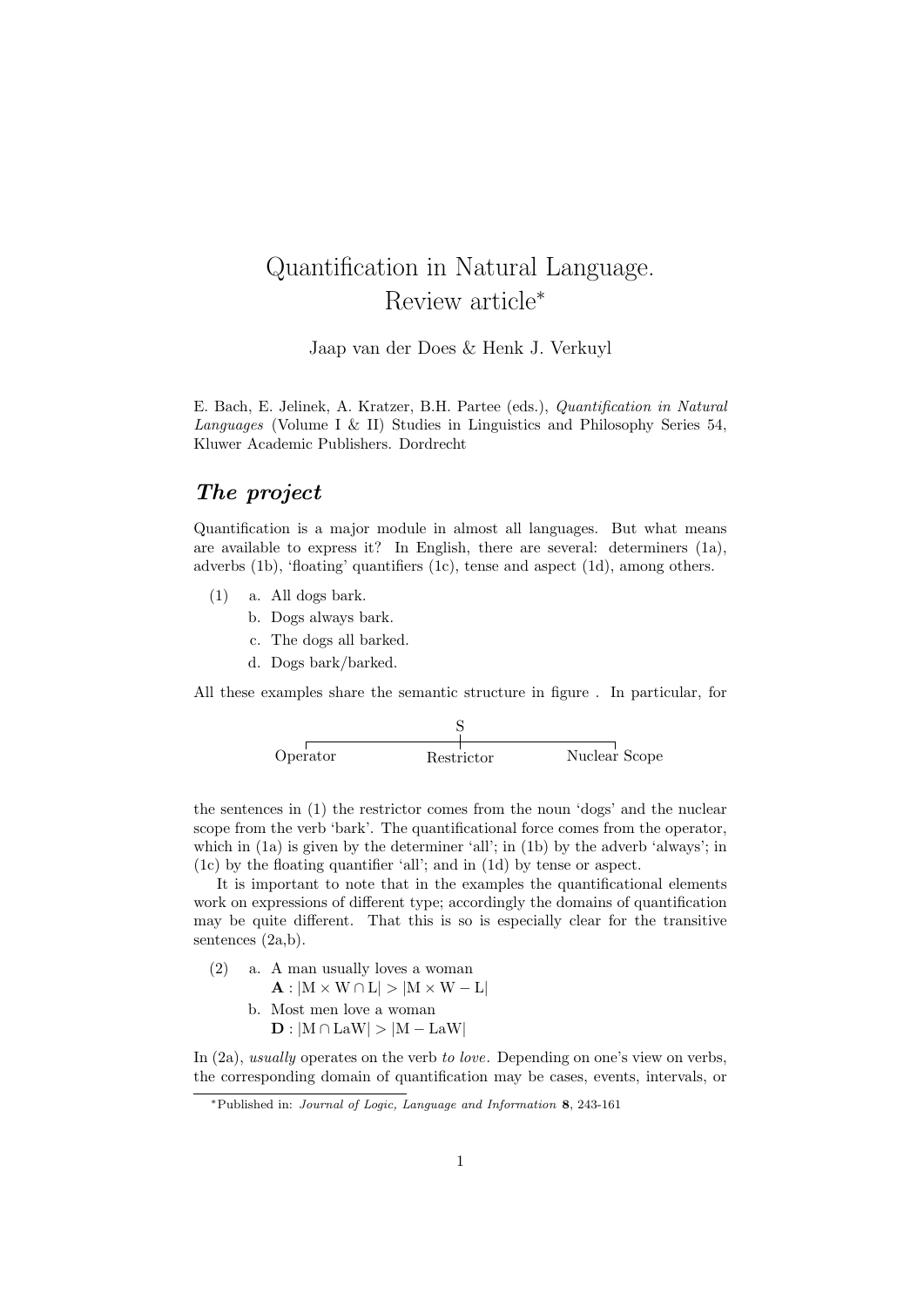other kinds of indices. In (2a) we use Lewisian cases; man-woman pairs to be precise. By contrast, the determiners most operates on the noun men, and quantification is now over whatever the nominal element denotes (here individuals, with 'LaW' the objects loving a woman). In the book, these forms of quantification are respectively called A- and D-quantification.

Barwise and Cooper (1981) hypothesized that D-quantification is universal.

(3) Every natural language has syntactic constituents (called 'noun phrases') whose semantic function is to express generalized quantifiers over the domain of discourse.

Since generalized quantifier may be obtained from lower level objects like individuals (proper names) or sets (definites), the quantifiers in (3) should be strengthened to those which are 'essentially' set of sets (Thijsse 1983). In this form (3) may look a good candidate, but several papers in the collection Quantification in Natural Languages argue that (3) should be rejected. As it happens, quite a few languages only have A-quantification, while D-quantification appears to be scarce.

The book under review grew out of the NSF-project 'Cross-Linguistic Quantification', which started in 1987 at the University of Massachusetts (Amherst). The main concern of the project was to develop 'a broader typological basis for research in semantics and a better integration of descriptive and theoretical work in the area of quantification in particular' (p. vii). In this area of research, there are many interesting questions; for example:

- 1. Which quantificational resources does a natural language have, and how are they expressed?
- 2. If a language has different such resources, how are they related?
- 3. Are there any quantificational universals across natural languages?

The papers in the book try to answer these questions with special emphasis on the third, more typological question. Indeed, most articles concentrate on linguistic issues. The logical aspect of the project's aim to integrate descriptive and theoretical work has remained open.

# The papers

We now give a more detailed impression of what the articles in this collection have to offer. Due to limitations of space, we limit ourselves to a selection mostly based on our personal preferences.

#### Emmon Bach: A note on quantification and blankets in Haisla

In this short note Bach sheds some light on how quantification is expressed in polysynthetic languages like Haisla. He holds that Haisla associates Aquantification with affixes, and D-quantification with roots and stems. In general, affix-meanings are adjunctive or functional, but are never argument to such (non-type-shifted?) meanings. An array of Haisla words for blanket sustains the claim for A-quantification. These words all end in aulh, which Bach translates as: 'completely', 'always', 'all the time', 'all over'.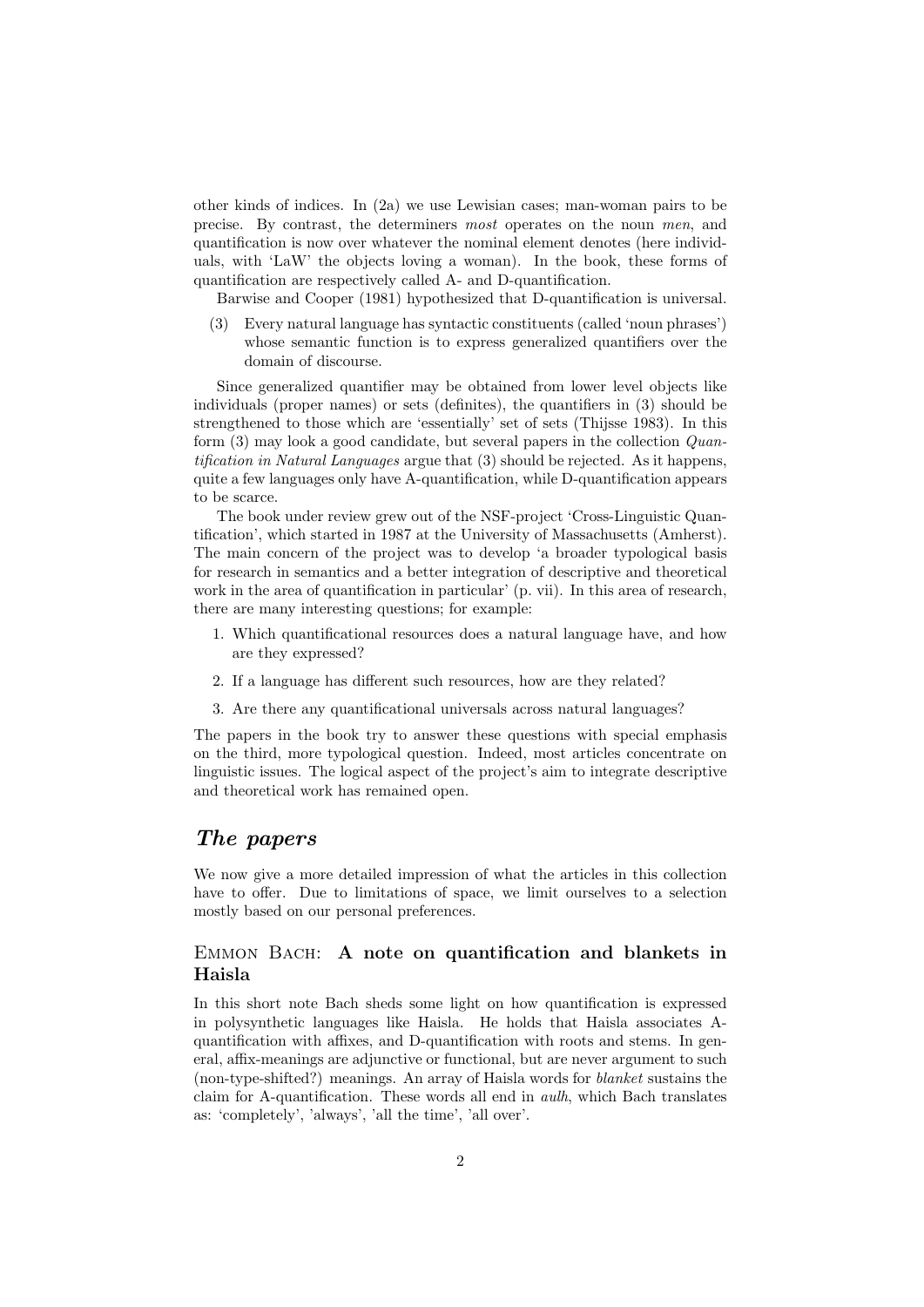# MARK C. BAKER: On the absence of certain quantifiers in Mohawk

Baker's main point is that Mohawk does not have a category of quantified NPs as in English. Whatever quantified NPs are—Baker does not explain that one property they have according to him is that they are non-referential. This makes it possible for Baker to expel  $akw\acute{e}ku$ , the Mohawk counterpart of the English all, from the expressions that have quantificational force: it refers to a set taken together as a group and it does not obey weak-over constraints of the type His mother loves every child where the variable involved in child may not bind the variable associated with his. The same applies to possible Mohawk counterparts of negative quantifying NPs like nobody, nowhere, etc.: there are no such NPs, because the negation element occurs independently. The non-occurrence of quantifying NPs is according to Baker due to the fact that Mohawk is a nonconfigurational language (word order very free, free argument dropping, discontinuous expressions allowed). This freedom is based on a rich and obligatory system of agreement, encoding information about the person, number and gender of the verbal arguments. In short, Mohawk is a pronominal argument language. Baker argues that in English and Italian Left Dislocation structures exclude quantifiers: the pronouns are not variables. Coindexing a dislocated quantifier with a pronoun is excluded for the same reason why coreference in Everybody<sub>i</sub> has a gun. He<sub>i</sub> will shoot is excluded, he not being in an argument position. An exception is to be made for wh-NPs in Mohawk: they are quantificational. This also is argued to follow from Mohawk's property of being a pronominal argument language.

#### MARIA BITTNER: Quantification in Eskimo

Bittner's contribution is on A- and D-quantification in Eskimo. A-quantification is expressed in two ways: (i) by a suffix on the verb, or (ii) discontinuously by an optional adverb of quantification and a obligatory verbal suffix  $\tan$  (cf. the analogous function of 'if' and 'when' in English). Here, the adverb gives the force of the quantification while the suffix constraints its scope. By default, the suffix on its own has universal, perhaps even generic force. D-quantification may be expressed (i) by phrases, (ii) by verbal suffixes, or (iii) by the discontinuous antipassive construction. The antipassive consists of an optional noun phrase giving the quantificational force and an obligatory verbal suffix to constrain scope. The default force of the suffix is existential.

Despite the great differences in surface structure, there are important similarities between A- and D-quantification in Eskimo and in English. In both languages the corresponding D- and A-quantifiers mainly differ in the kinds of object quantified over (individuals vs. something like Lewisian cases). Also, they both determine the domain of D-quantification by the same mechanisms: context, nominal constituents, relative clauses, or topicalized phrases. Bittner stresses that the heavily polysynthetic Eskimo is a great challenge to compositionality: its exotic surface structure is quite different from the intended semantic representation.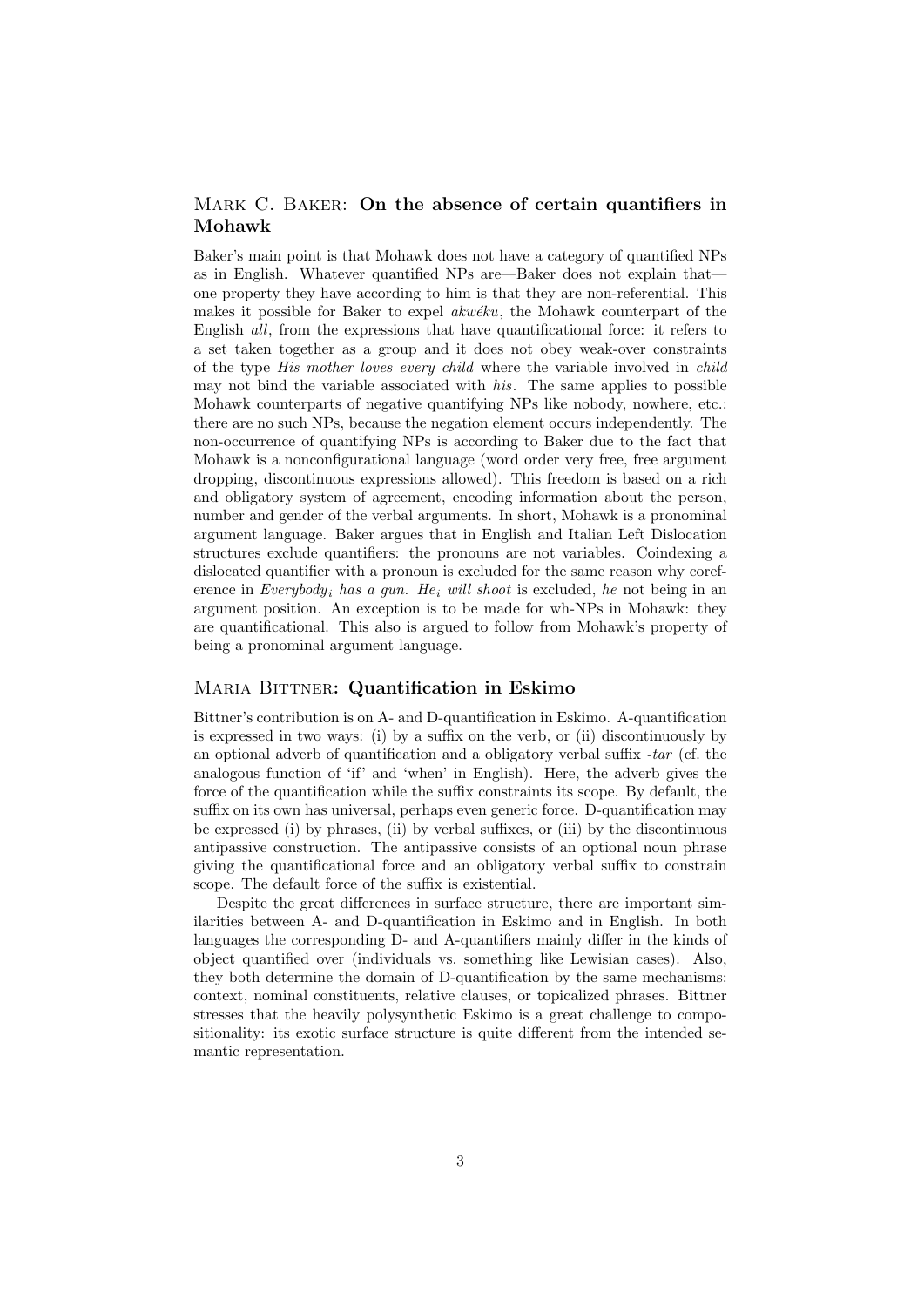# MARIA BITTNER AND KEN HALE: Remarks on definiteness in Warlpiri

The literature on the (in-)definiteness effect in the eighties and early nineties focussed primarily on Germanic languages, which have three major lexical categories (N,V,A) and many other lexical categories and subcategories among which determiners, numerals, demonstratives, proper names. Bittner and Hale describe a language having just two lexical categories: Noun and Verb. There is no determiner category: the Warlpiri counterparts of cardinals, many, which ones, etc. belong to the same category as nouns like child do, having the same kind of distributional properties. So, what about (in-)definiteness? Bittner and Hale argue that the source of (in-)definiteness must be semantic rather than be expressed by morphological encodings. They propose to call each noun triply ambiguous, each expressing a definite, indefinite and predicative reading: a Mohawk sentence with the noun *child* as the argument of a verbal group expressing 'I see' may be glossed as (a) 'I see a child' (indefinite); (b) 'I see the child' (definite); and (c) 'I see him/her<sub>1</sub>m who<sub>1</sub> is a child' (predicative). Bittner and Hale think in terms of type-shifting operators bringing about the effect of e.g. definiteness in the case of a definite interpretation. Like so many generativists they stick to first order logical forms and related forms such as Godehard Link's mereological sigma-operator.

# Gennaro Chierchia: The Variability of Impersonal Subjects

Chierchia analyses the quantificational and anaphoric properties of impersonal si-constructions in Italian, see (4) for an example.

(4) In Italia si beve molto vino. In Italy si drinks a lot of wine. 'In Italy people drink a lot of wine.'

Here, si expresses a non-specific, plural human subject.

What are the truth conditions for such constructions? Chierchia argues that these truth condition have to comply with six constraints, which have to do with quantificational variability in generic and episodic sentences; quantificational variability in  $if/when$  clauses; anaphoric behaviour; among other things. At first blush, the constraints suggest that  $si$  could be interpreted using Krifka's 'generic' extension of DRT, but this not unproblematic. Firstly, DRT's tripartite structures do not comply with linguistically common binary branching. Instead, Chierchia suggests the use of structures such as (5)

(5) [IP [CP Se  $\vec{s}_{arb}$  è alti  $\begin{bmatrix} \begin{bmatrix} I_P \end{bmatrix} \begin{bmatrix} a_c \end{bmatrix}$  sempre $a_{rb}$ ] $\begin{bmatrix} \begin{bmatrix} I_P \end{bmatrix} \begin{bmatrix} a_c \end{bmatrix} \end{bmatrix}$ 'If one is tall, one is also always blond'.

These structures have the virtue of indicating that the material c-commanded by the adverbial quantifier sempre occurs within its semantical scope, while all other material remains outside its scope. Secondly, instead of using DRT's novelty condition and existential closure, Chierchia opts for Dekker's existential disclosure. Disclosure has the virtue of applying only to the restriction and scope of adverbs of quantification, rather than to arbitrary environments (as in case of closure). These principles are combined with the simple semantics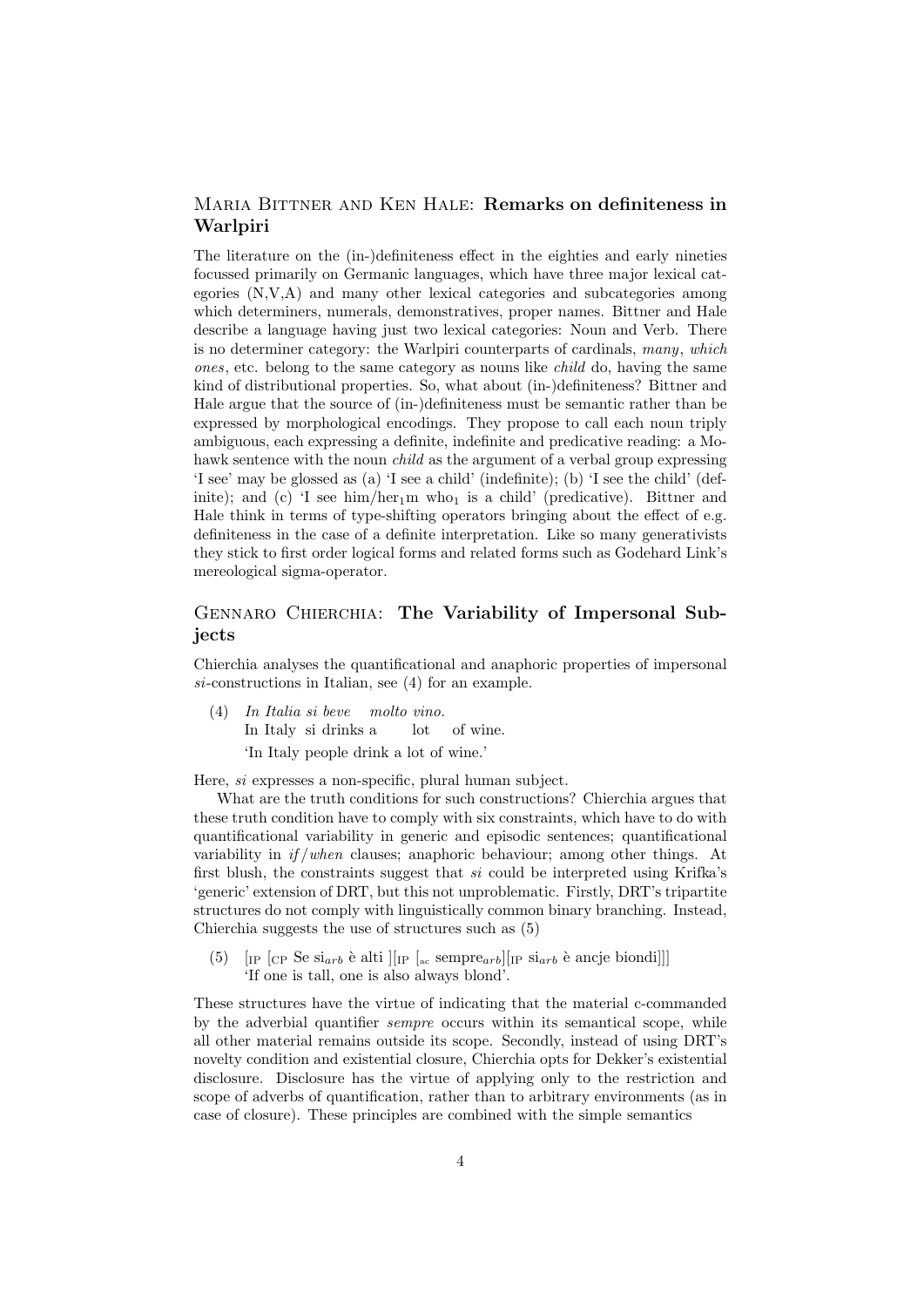$$
SI(P) \equiv \exists x_{arb} [P(x_{arb})]
$$

which existential closes the subject argument, and comes with an implicit restriction. In the final section, Chierchia shows that the resulting system explains the behaviour of si as delimited by the six constraints.

# ILEANA COMOROVSKI: On Quantifier Strength and Partitive Noun Phrases

The main thesis argued for in this paper is that definiteness is not a unitary phenomenon: it should be split up in terms of a distinction between the existential use of there-sentences and their presentational use. This difference is to be considered as a genuine semantic, i.e. truth-conditional distinction. There is no structural ambiguity: the two interpretations are based on the structure  $\left[\sqrt{s_{\text{np}}}\right]$ there  $\vert_{\rm VP}$  be NP<sub>i</sub> XP<sub>i</sub>], but they are subjected to different semantic rules. On the existential interpretation there and be are grouped together and the postcopular elements are taken together as an NP analogous to a predication rule proposed by Bach and Cooper, which brings the XP under the heading of the postcopular NP. On the presentational interpretation the verb be is combined with the XP to form a semantic unit, say YP, having the syntactic form of a discontinuous predicate (which is united by Bach's well-known wrapping rule). YP is thematically dependent on the postcopular NP. On this use of the sentence the there is semantically empty. The presentational force of the interpretation requires that the postcopular NP is novel and never anaphoric.

#### LEONARD M. FALTZ: Towards a Typology of Natural Logic

Is there a logical structure appropriate to describe all natural languages? According to Montague Grammar the answer is 'yes': it is the function-argument structure suggested by Frege, and formalised in terms of Intensional Type Theory. However, this apparatus is mainly developed to give the semantics of SVO languages, such as English. Can it also be sustained for non-configurational languages, or pronominal-argument (pro-arg) languages? To this end, Faltz studies the pro-arg languages Lakhota and Navajo. In these languages, there are (almost) no NPs occurring as argument to a verb phrase. Instead, the verb comes with pronominal elements with which Proper Names and the like are coindexed. For example, (6a) means (6b), which indicates that *John* is not an argument to to play.

(6) a. John śkate (Lakhota); John naané (Navajo) b. John, he played.

Observations like these, besides more complex ones, raise intriguing questions concerning the categorial status of pro-arg languages. Faltz poses the following with respect to Lakhota and Navajo: How should verbs be interpreted (as  $n$ -place relations, as propositions)?: Are there any NPs in these languages, and if so, do they denote generalised quantifiers?; If NPs do not denote generalised quantifiers, how is this kind of infromation expressed, if at all? The picture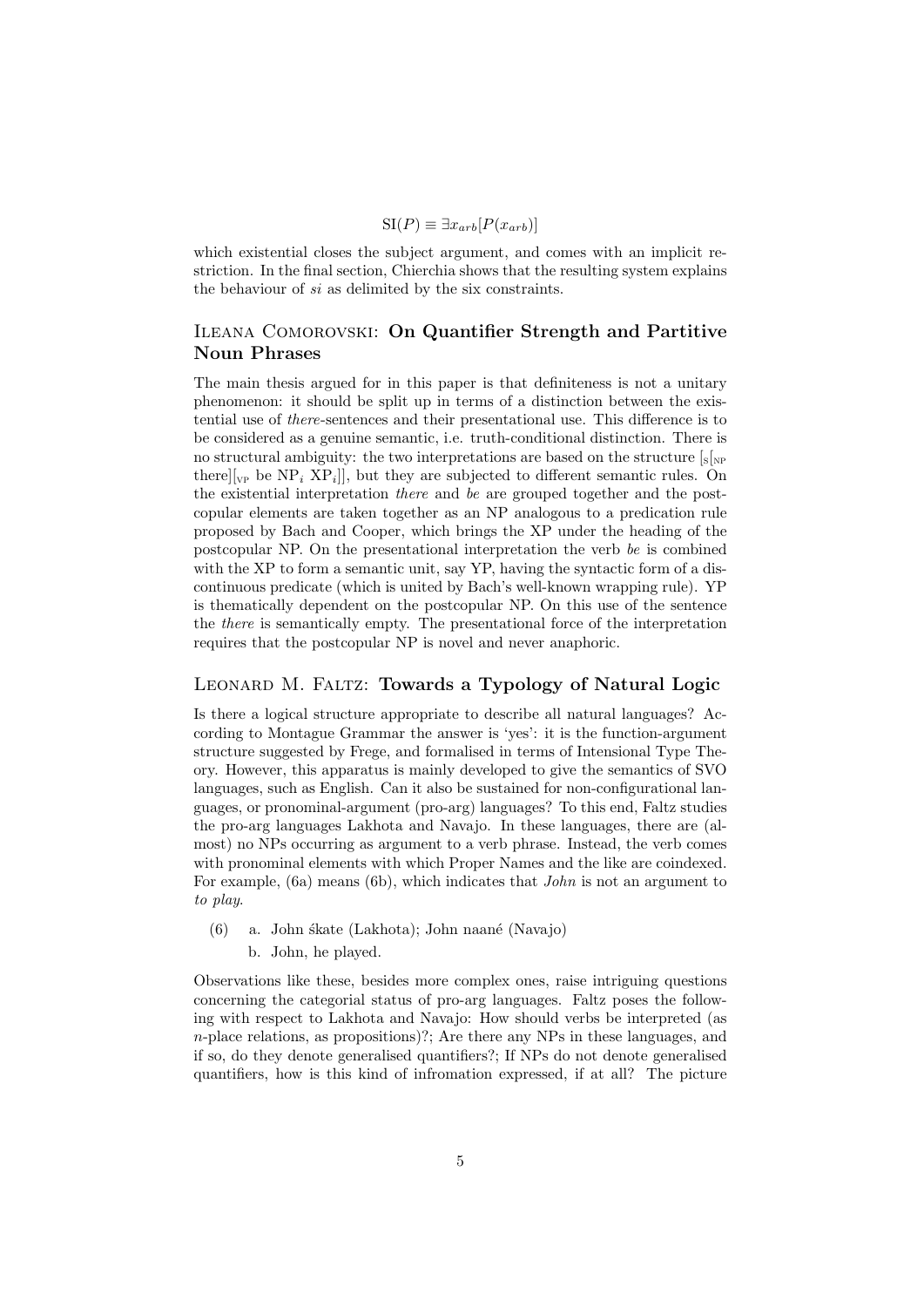which emerges is that NP-like configurations do occur, mostly of a demonstrative nature, and that all other quantificational elements are 'floating'. Perhaps the most important point made by Faltz is that the categorial glue suggested by these languages is different from the 'Montagovian' one; it seems that the function-argument structure studied in  $\lambda$ -calculus should be replaced by identification-of-arguments, as in unification systems.

#### DAVID GIL: Universal Quantifiers and Distributivity

Gil focusses on the difference between all and every, arguing that all and its counterpart in other languages is basic in its expression of universal force, whereas *every* is rather idiosyncratic in its behaviour. The unmarked nature of all shows up in its possibility to express individual or collective action whereas every is marked for its restriction to individual action only. There are five reasons to call distributivity of every and its counterparts in other languages when occurring in the external argument position marked: (i) distributivity is a marked phenomenon in general; (ii) every occurs in more restricted environments; (iii) all, many, few, three require plural agreement, plural anaphoric reference, etc. as opposed to *every*; (iv) in some languages counterparts of *every* are morphologically derived from the counterparts of all, but never reversely;  $(v)$  cross-linguistically counterparts of *every* are less frequent than the counterparts of all. It is time for a general critical remark about the collection of papers exemplified by Gil. He assumes a distinction between distributive key and distributive share without taking the trouble to explain it (It is Partee who explains it on page 564). Obviously the distinction is well-known in the Amherstian environment, but it would be wise for people to evade the impression of writing only for their fellow Amherstians. This is not just one incident but it extends to the citation culture emanating from such a closed shop attitude.

#### JAMES HIGGINBOTHAM: Mass and Count Quantifiers

This article, familiar to the readers of Linguistics and Philosophy, starts the development of a theory of mass quantification as general as that for count quantification. Here, two question come to the fore: (i) in what sense are mass nouns like predicates, and in what sense are they like names?; and (ii) what determines the class of quantifiers that can appear with mass nouns? After sketching the semantic elements, Higginbotham makes the first steps toward a theory of mass quantification; this theory is then applied to LF syntax and other semantic issues.

Higginbotham's theory is based on ordered Boolean algebras with predication formalised as inclusion. He shows how simple generic, conditional, and existential sentences can be interpreted in such structures, as can the predicative use of mass terms. Next, he considers Lønning's homogeneity condition, which states that mass terms can only cooccur with homogeneous predicates (i.e., predicates which are both closed under the part-of relation and closed under finite joins). According to Higginbotham HC is nearly but not entirely universal; a fact which he explains by means of a nominalization operator  $\Sigma$ , which only makes sense for homogeneous arguments.

Following up on these basics, Higginbotham starts to develop a theory of mass quantification. As has been done by others, Higginbotham introduces of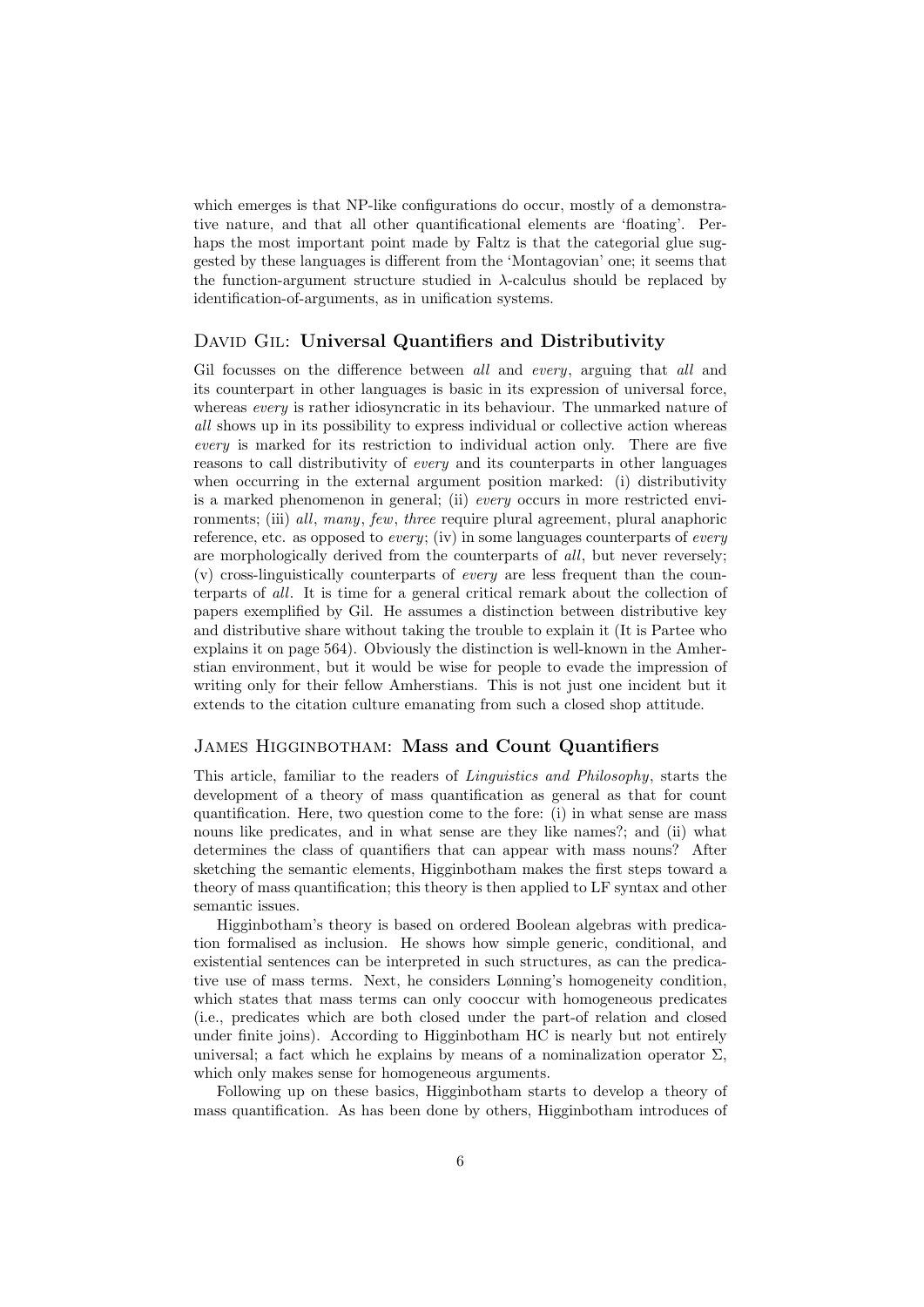relative sizes to generalise the notion of cardinality available in the count case. He does so in two ways. Firstly, he introduces the notion of a covering; i.e., the transitive, symmetric closure of the part-of relation, meaning something like: at least as big as. Secondly, he introduces the notion of a measure  $\mu$  from elements of the Boolean algebra to the interval of real numbers  $[0, \infty)$ . The most prominent mass quantifiers are defined within the resulting system. On the more logical side, Higginbotham argues that invariance under isomorphisms in the count case, should be replaced by invariance under Boolean isomorphism that preserve  $\mu$  in the mass case.

Finally, the formal system developed is applied to LF syntax, articles, and amounts.

## HELEN DE HOOP: On the Characterization of the Weak-Strong Distinction

Helen de Hoop tackles or enlarges the problem concerning the weak-strong distinction. The latter part of the disjunction concerns the conceptual problem of understanding what it means for a distinction to be made with regard to the determiner of a NP after which it is also applied to the NP itself, dependent on its syntactic environment. The weak-strong distinction at the determiner level is well-known from the literature on generalized quantification every since Barwise and Cooper proposed it. The general picture is that strong determiners may not occur in the position of the dots in There is/are  $\dots$  in the X. However, investigation into the ways in which NPs are to be interpreted shows that interpretation may vary dependent on the position of the NP in a sentential structure. In Dutch sentences of the form (i)  $[NP<sub>1</sub> Aux Adv NP<sub>2</sub> V]$  the weak  $NP_2$  may have an interpretation different from the one in (ii)  $[NP_1$  Aux Adv  $NP<sub>2</sub>$  V; in the latter but not in the former case it may have a strong interpretation. So, there is an interaction between the scope of an adverbial and the interpretation of a quantifying NP. De Hoop describes this phenomenon in some detail. Returning to the opening sentence of this paragraph, we think that De Hoop has discussed and ordered intriguing phenomena adequately, but on the other hand we feel some doubt as to her choice to apply the semantic distinction between determiners to a distinction between NPs. Maybe it is inevitable to see weak and strong as positional properties rather than as inherent properties, but perhaps a new set of terms should be coined in order to keep the two sets of oppositions apart.

# PAULINE JACOBSON: On the Quantificational Force of English Free Relatives

Jacobson's thesis is that free relatives in English like I ate what John ordered should not be analyzed in terms of a wh-element as the head of the NP preceding the relative clause RS. Rather she assumes an analysis in which wh- and RS form a unit WH of type  $\langle e, t \rangle$  which is type-lifted into an NP of type  $\langle \langle e, t \rangle, t \rangle$ . The aim of the paper is to defend the latter analysis. To that end Jacobson develops a theory of plurality based on Link's mereological approach (although it seems to have Scha-like properties cf. p. 471). She claims that what John ordered is vague between atomic entities (he might have ordered something paraphrasable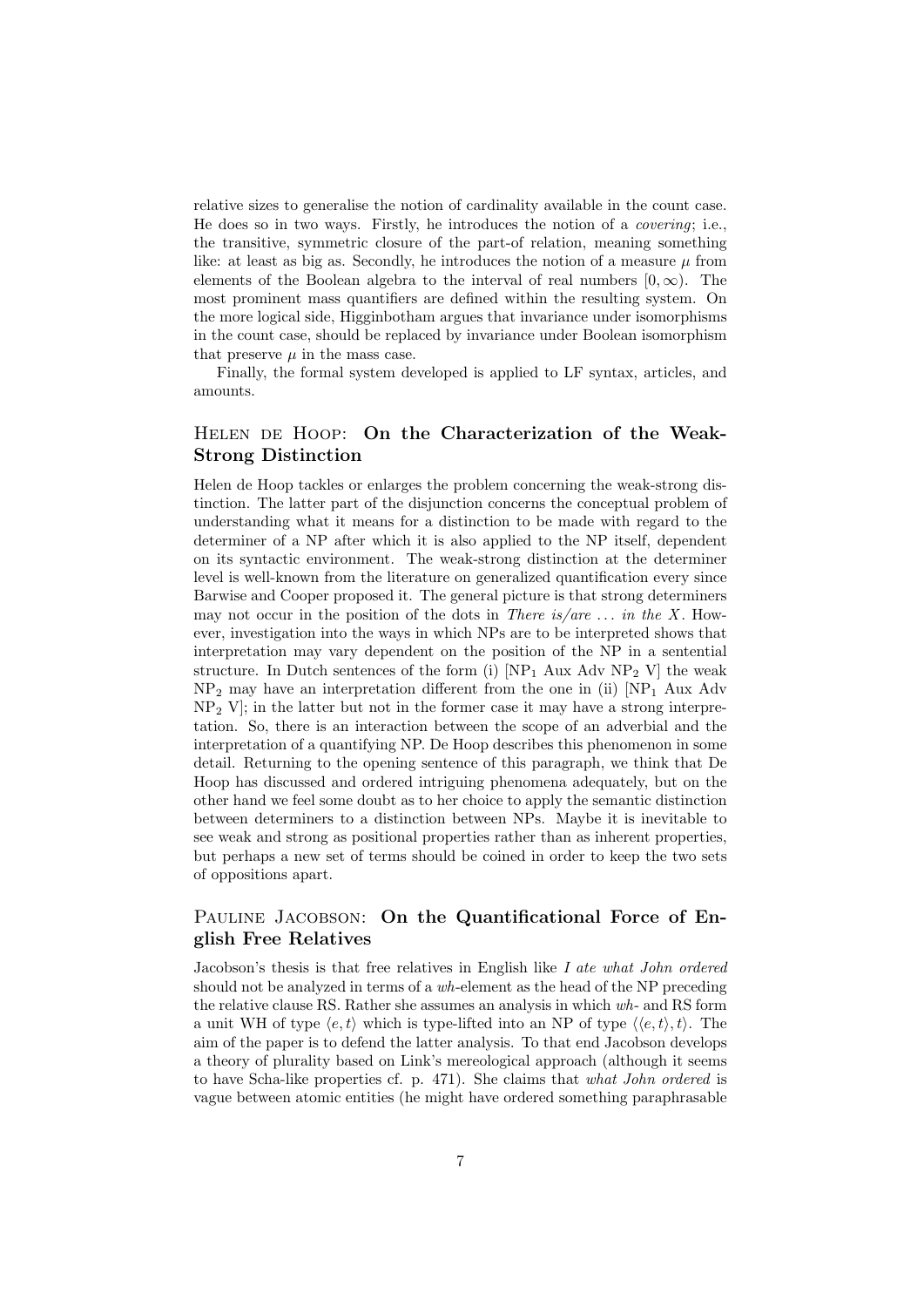as a singular definite) and proper plurals (he might have ordered a set of entities paraphrasable as a universal).

#### Eloise Jelinek: Quantification in Straits Salish

This is one of the volume's core articles. Jelinek argues that Straits Salish has A-quantification but no D-quantification. To do so, she first shows that Straits does not distinguish between nouns and verbs; it has just predicates whose arguments positions can only be satisfied by pronouns and variables (both definite). There is, however, a small closed class of adverbials that express quantificational notions by taking scope over such predicate/argument structures. Their scope could extend over several arguments, so that quantification is polyadic. Also, the adverbials may take scope over each other.

The predicates may occur as lexical heads of a determiner phrase (cf. the restrictor in an English determiner phrase). The class of determiners in Straits is restricted to some pronouns and demonstratives. In particular, it does not contain weak determiners – such as: numbers, some, many, few, ... – or strong quantifiers – such as : each, every, most, all, .... Indeed, the function of weak determiners is (partly) taken over by predicates (cf. the predicate to be many). Strong quantifiers are expressed by adverbials.

In Straits, determiner phrases do not occur as arguments of a predicate. Instead they are adjoined structures which are coindexed with pronominal arguments. E.g., where in English the two men appears as an argument of the verb to work, as in (7a), Straits would have an adjoined phrase coindexed with the pronominal they, as in (7b).

- (7) a. The two men worked.
	- b. They worked, the two men.

The determiner phrases can both be definite and indefinite (as is also observed in the controbution of Bittner and Hale). (In)definiteness depends on the pronoun they are coindexed with.

All in all, we learn that D-quantification is absent in Straits Salish; quantification is unselective A-quantification.

### BARBARA PARTEE: Quantificational Structures and Compositionality

Barbara Partee provides a general overview of the issues involved in the analysis of quantification. As observed above the notion of A-quantification has been developed on top of the existing notion of D-quantification. So on the basis of the tripartite structure it turned out to be the case that two ways of quantification are avaialable. So questions like 'Two or more?', 'Can they be reduced to one general possibly more abstract pattern of organizing information?', 'What about Barwise and Cooper's universals?', etc. Partee surveys discussions about different languages (Salish, American Sign Language, Warlpiri) with respect to which these questions are naturally posed. She also pays attention to the variety of structural means available in languages for expressing non-D-quantification by discussing relational quantification such as proportional quantification, distributivity. She develops the notion of a biclausal structure with higher order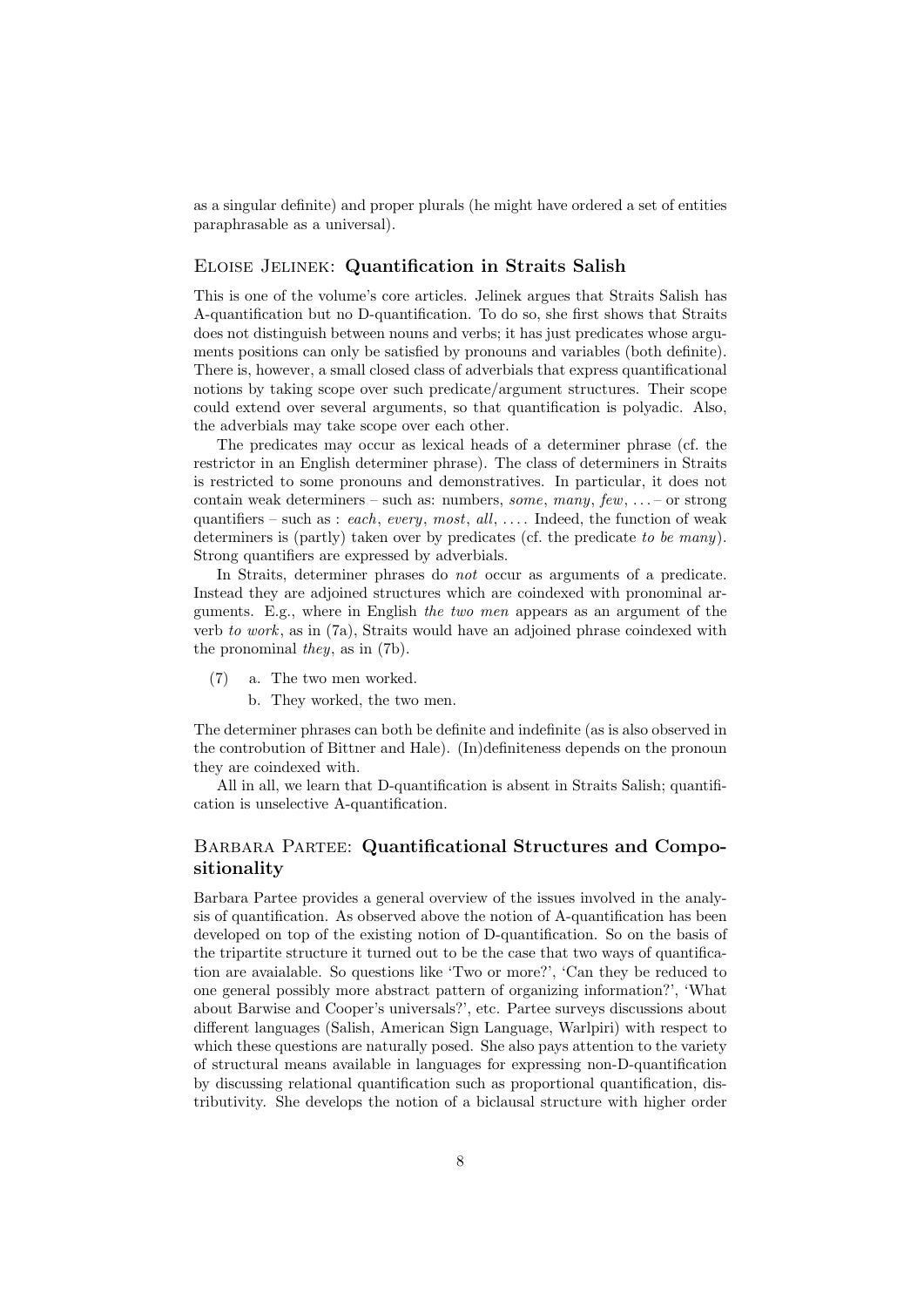predicates or operators expressing quantification. Other quantificational structures are reviewed as well such as those related to focus and topic marking, and quantifiers as morphological operators on verbs. The leading question in this paper is how to observe the principle of compositionality given the many different ways in which quantification can show up structurally without an immediate grammaticalization.

# Karen Petronio: Bare Noun Phrases, Verbs and Quantification in ASL

This paper is on the interaction of bare plurals (such as women in: women love movies) with the three classes of verbs available in American Sign Language (ASL). The classes are: plain verbs, agreement verbs, and spatial verbs. Disregarding the generic use of bare plurals, it is shown that the quantificational force of a bare NP varies with the type of verb it is combined with. This part of the short study mainly belongs to descriptive linguistics, and as such it seems valuable. Petronio suggests that for the ASL sentences considered the semantics can be given using familiar techniques: bare plurals are variables varying over a Linkian algebraic domain, which 'receive' quantificational force from Heimian closure.

### CRAIGE ROBERTS: Domain Restriction in Dynamic Semantics

Roberts studies the issue of domain restriction, which affects several types of operator: quantificational determiners, adverbs of quantification, modals, tenses, focus-sensitive particles. An example with an adverb of quantification is (8).

(8) On sunny days, Ali worked in the garden. Jessie generally ran in the park.

Here, Jessie generally ran in the park on sunny days.

The questions are: What kind of phenomenon is domain restriction?; and: How can it be captured formally? According to Roberts the answers are: domain restriction is pragmatic, presuppositional; and it should be captured in terms of Lewisian accomodation using syntactic, semantic, and various kinds of pragmatic information (such as common ground).

To make her point, Roberts first argues against an anaphoric approach to domain restriction, as available in The Dynamic Montague Grammar of Groenendijk and Stokhof. Roberts' main argument is that the DMG treatment depends too much on syntactic details of the formalisations chosen. Indeed, a purely structure-driven account seems impossible, since non-structural pragmatic factors play a crucial rôle, too. To argue in favour of the position that domain restriction is presuppositional, she gives examples to show that, like the familiar presuppositions, domain restrictions do not always project. For instance, (9a; our example) presupposes the hearer to be familiar with the domain of quantification, while (9b) has no such presupposition.

- (9) a. Some prefer communism.
	- b. If Chinese vote, some prefer communism.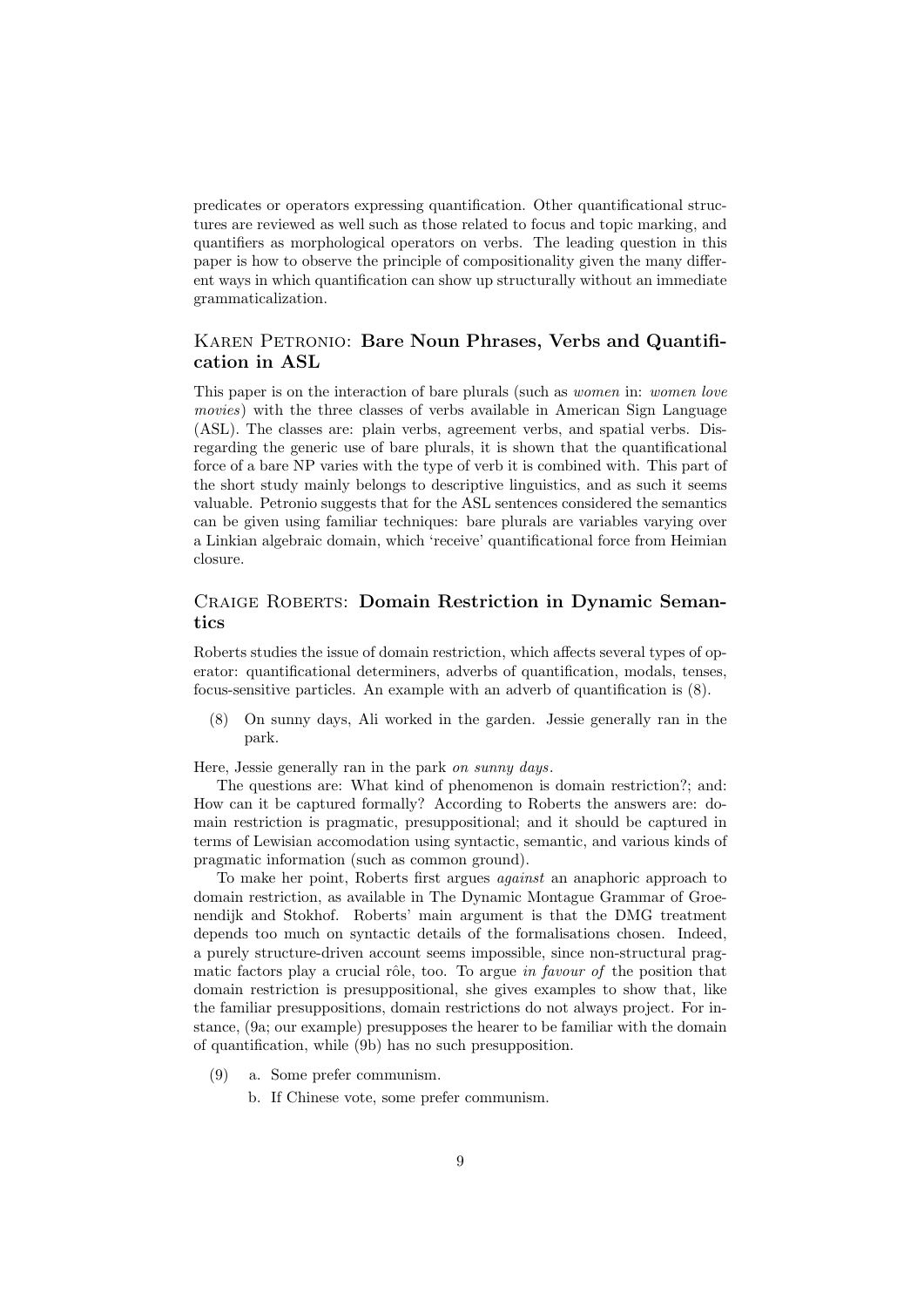Similar filtering effects can be detected, be it with more difficulty, in case of focus-sensitive particles such as only.

# Our opinion

The articles in this book are of high, sometimes even of very high quality. The two volumes offer a wealth of linguistic insights on the quantificational resources of human languages, insights which often work as eye openers. Anybody interested in natural language quantification should study this book, if only to find stimulating ideas to start or continue one's own research.

This is not to say that the collection leaves nothing to be desired. Firstly, at the semantic level there is a strong bias towards a particular kind of explanation: the semantics of D-quantification is mainly explained using the theory in (Barwise and Cooper (1981)); the semantics of A-quantification is often seen as an instance of Lewis/Heim/Kamp-unselective quantification; generic phenomena confirm theories of Carlson, Kratzer, and Krifka. Of course these theories are important in the development of formal semantics, but to use them as a kind of default explanation seem to us a rather unhealthy attitude. Indeed, one rather expects that the often exciting insights into the quantificational structure of natural language would lead to new approaches to formal semantics.

Secondly, sometimes theories are used to 'explain' phenomena which could also have been explained with traditional formalisms. For example, in some of the articles DRT is used as a typical formal language which sustains a proarg structure. But it shares this property with most formal languages. Since Lindström  $(1966)$  (simple) quantificational formulas are of the form

### $Qx_1 \ldots x_n \varphi$

Here,  $\varphi$  is a formula in which the variables occur as arguments to atomic formulas, the quantifier is adjoined to  $\varphi$  and coindexed with the arguments of predicates by means of variables. This is just as a pro-arg language would have it. (A notable exception to this scheme is of course Montague's higher-order language in which quantifiers may truly occur as an argument of the verb.) The most important difference between natural pro-arg languages and formal quantifier languages seems to be that in the first the quantificational element need not have scope over the predicate. In this respect, however, standard DRT is best seen as a formal language on a par with quantificational languages.

Thirdly, the lack of hints at new approaches to semantics may be due to the fact that the stress is almost entirely on non-logical, linguistic work. It would have been helpful if at least some more formal developments were included, say, on the possible ways in which the notion of A-quantification may be formalised. Here, the insights in the semantics and pragmatics of polyadic quantification could be of much help, but this research is ignored almost entirely (cf. Higginbotham and May (1981), Keenan (1987), Keenan (1992), Keenan (1996), Van Benthem (1989), May (1989), Westerståhl (1987), Westerståhl (1994), Sher (1990), Spaan (1996), among others).

All in all we think the present book will challenge people working in congenial areas of semantics, who might want to attempt answering such questions as:

1. Which notion of quantification is needed to formalise the quantificational structure of the languages reported on?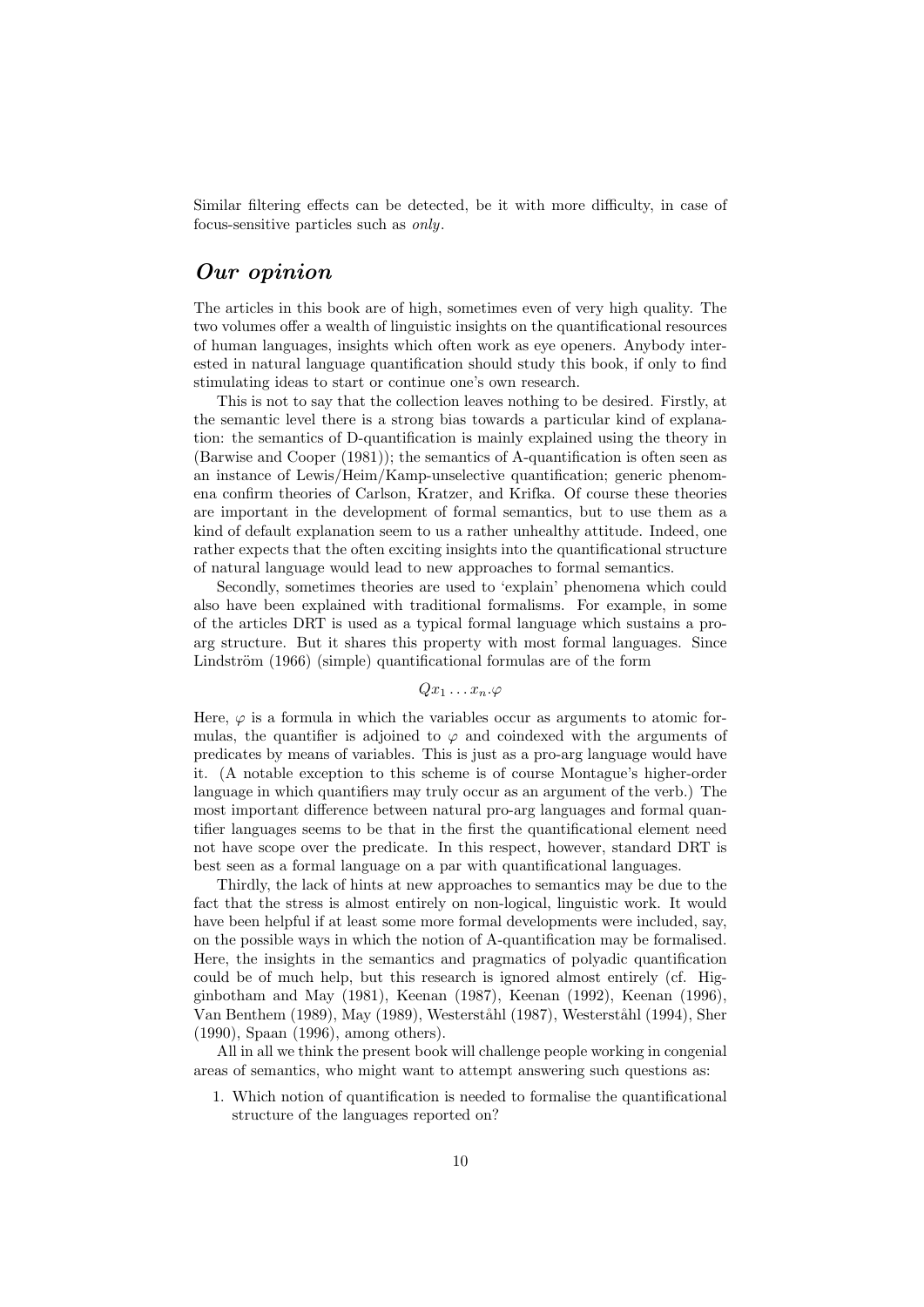- 2. How expressive are the resulting quantifier logics?
- 3. How do the domains associated with restrictor and nuclear scope affect quantification (e.g., quantification over case vs. quantification over other kinds of indices)?
- 4. Are there any interesting calculi for fragments of the quantificational resources?

This kind of research might keep us occupied for some years to come. But it can only be fruitfully pursued after a thourough studies of Quantification in Natural Languages.

# References

- Barwise, J. and Cooper, R. (1981). Generalized quantifiers and natural language. Linguistics and Philosophy, 4, 159–219.
- Higginbotham, J. and May, R. (1981). Questions, quantifiers, and crossing. The Linguistic Review, 1, 41–79.
- Keenan, E. (1987). Unreducible *n*-ary quantifiers in natural language. In P. Gårdenfors, editor, Generalized Quantifiers: Linguistic and Logical Approaches, pages 109–150. D. Reidel Publishing Company, Dordrecht.
- Keenan, E. (1992). Beyond the frege boundary. Linguistics and Philosophy, 15, 199–221. Revised version in Van der Does and Van Eijck 1996.
- Keenan, E. (1996). Further beyond the frege boundary. In J. Does and J. Eijck, editors, Quantifiers, Logic, Language, pages 179–201. CSLI Publications, Stanford, California. Revision of Keenan 1992.
- Lindström, P. (1966). First-order predicate logic with generalized quantifiers. Theoria, 32, 186–195.
- May, R. (1989). Interpreting logical form. Linguistics and Philosophy, 12, 387–435.
- Sher, G. (1990). Ways of branching quantification. Linguistics and Philosophy, 13, 393–422.
- Spaan, M. (1996). Parallel quantification. In J. v. d. Does and J. van Eijck, editors, Quantifiers, Logic, and Language, volume 54 of Lecture Notes, pages 281–309. CSLI Publications, Stanford, California. Distributed by Cambridge University Press.
- Van Benthem, J. (1989). Polyadic quantifiers. Linguistics and Philosophy, 12, 437–464.
- Westerståhl, D. (1987). Branching generalized quantification and natural language. In P. Gå rdenfors, editor, *Generalized Quantifiers: Linguistic and Log*ical Approaches, volume 31 of Studies in Linguistics and Philosophy, pages 269–298. D. Reidel Publishing Company, Dordrecht.